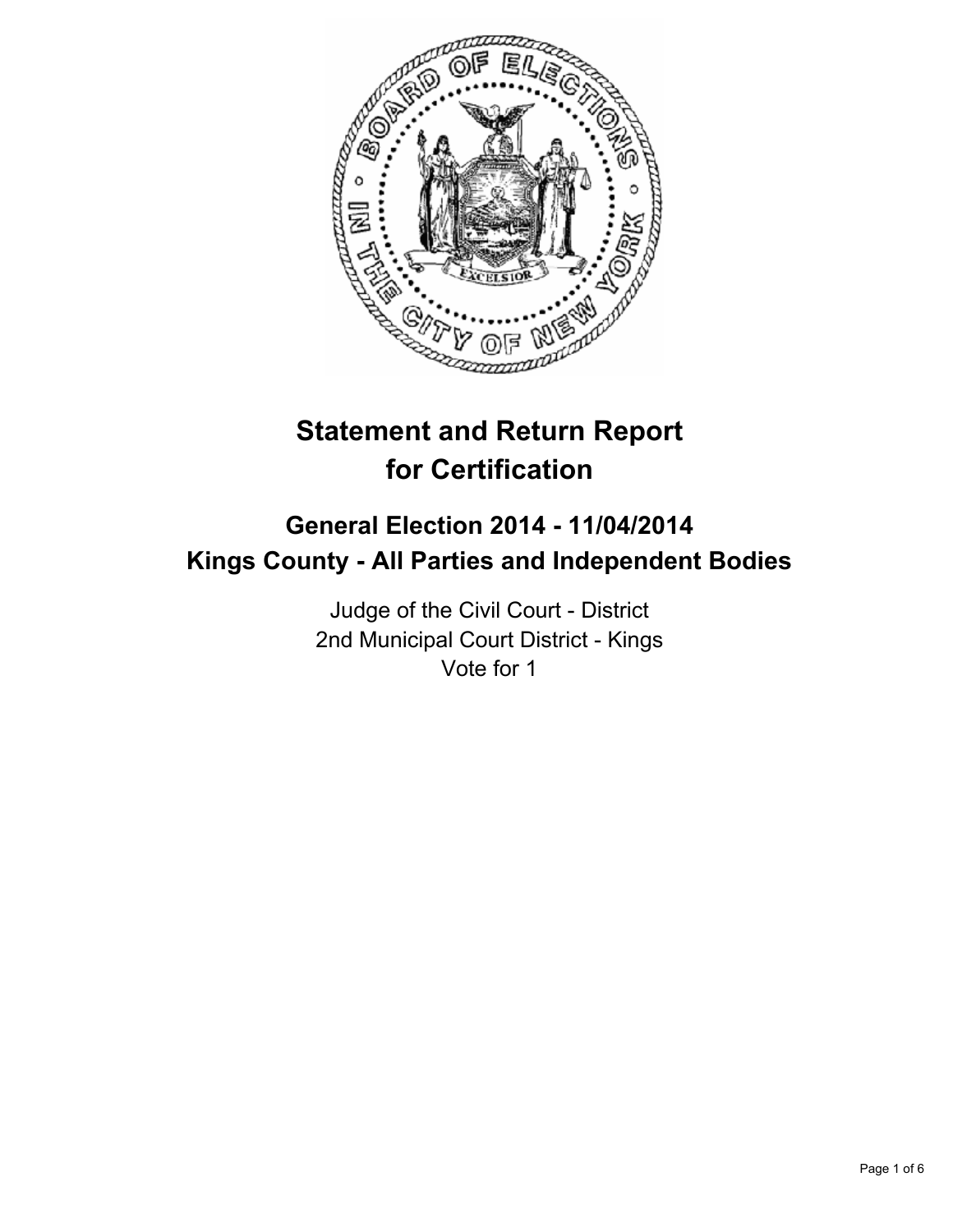

#### **Assembly District 43**

| PUBLIC COUNTER                                           | 2,807 |
|----------------------------------------------------------|-------|
| <b>EMERGENCY</b>                                         | 0     |
| ABSENTEE/MILITARY                                        | 71    |
| FEDERAL                                                  | 6     |
| <b>SPECIAL PRESIDENTIAL</b>                              | 0     |
| AFFIDAVIT                                                | 52    |
| <b>Total Ballots</b>                                     | 2,936 |
| Less - Inapplicable Federal/Special Presidential Ballots | (6)   |
| <b>Total Applicable Ballots</b>                          | 2,930 |
| CENCERIA P. EDWARDS (DEMOCRATIC)                         | 2,508 |
| MAXINE PARK (WRITE-IN)                                   |       |
| TOM HANKS (WRITE-IN)                                     | 1     |
| UNATTRIBUTABLE WRITE-IN (WRITE-IN)                       | 1     |
| <b>Total Votes</b>                                       | 2,511 |
| Unrecorded                                               | 419   |

#### **Assembly District 54**

| <b>PUBLIC COUNTER</b>                                    | 1,004 |
|----------------------------------------------------------|-------|
| <b>EMERGENCY</b>                                         | 0     |
| ABSENTEE/MILITARY                                        | 15    |
| <b>FEDERAL</b>                                           |       |
| <b>SPECIAL PRESIDENTIAL</b>                              | 0     |
| <b>AFFIDAVIT</b>                                         | 32    |
| <b>Total Ballots</b>                                     | 1,052 |
| Less - Inapplicable Federal/Special Presidential Ballots | (1)   |
| <b>Total Applicable Ballots</b>                          | 1,051 |
| CENCERIA P. EDWARDS (DEMOCRATIC)                         | 934   |
| STEVEN FOX (WRITE-IN)                                    |       |
| <b>Total Votes</b>                                       | 935   |
| Unrecorded                                               | 116   |

**Assembly District 55**

| <b>PUBLIC COUNTER</b>                                    | 1,215 |
|----------------------------------------------------------|-------|
| <b>EMERGENCY</b>                                         | 0     |
| ABSENTEE/MILITARY                                        | 24    |
| <b>FEDERAL</b>                                           | 4     |
| SPECIAL PRESIDENTIAL                                     | 0     |
| AFFIDAVIT                                                | 19    |
| <b>Total Ballots</b>                                     | 1,262 |
| Less - Inapplicable Federal/Special Presidential Ballots | (4)   |
| <b>Total Applicable Ballots</b>                          | 1,258 |
| CENCERIA P. EDWARDS (DEMOCRATIC)                         | 1,060 |
| <b>Total Votes</b>                                       | 1,060 |
|                                                          |       |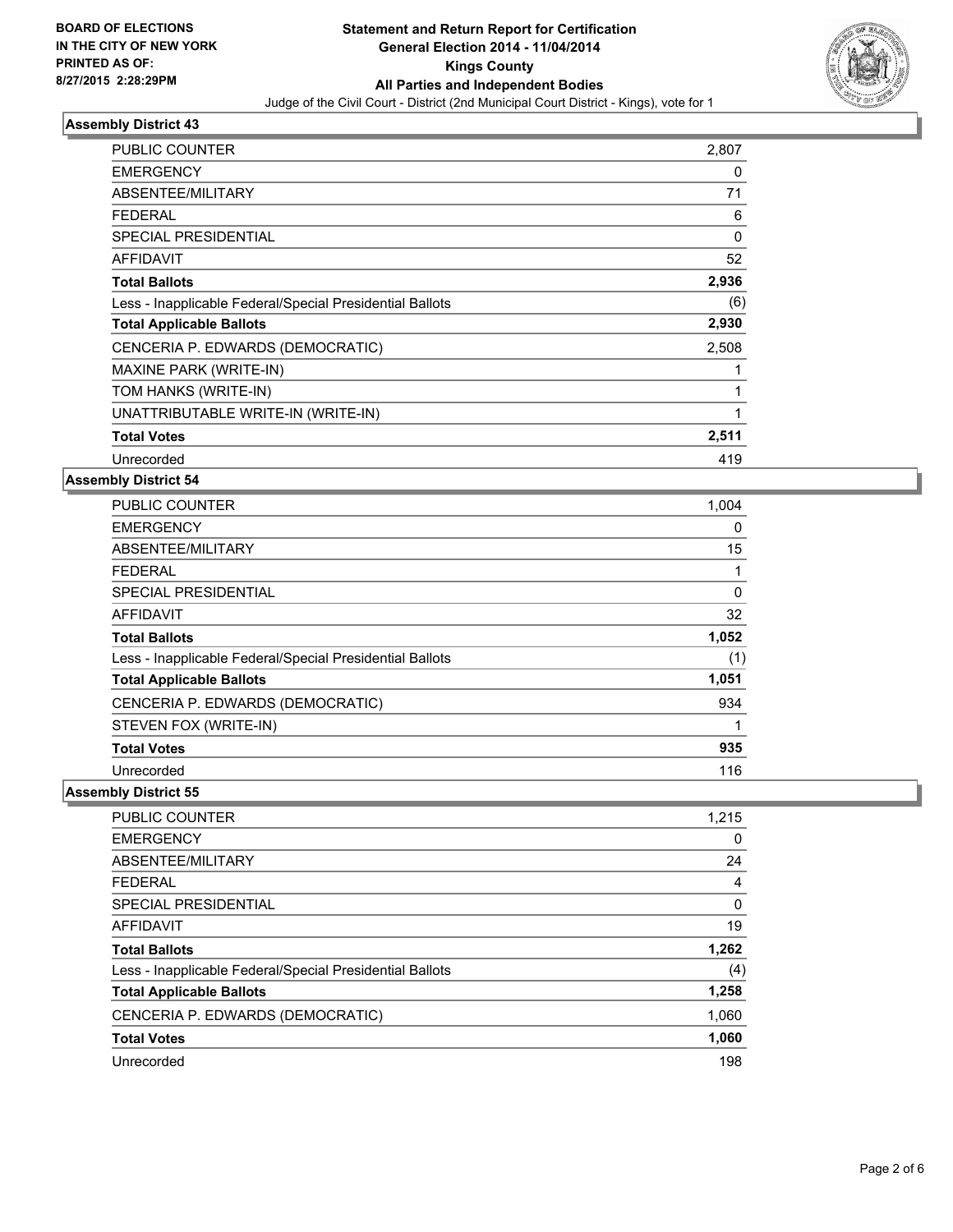

#### **Assembly District 56**

| <b>PUBLIC COUNTER</b>                                    | 12.971       |
|----------------------------------------------------------|--------------|
| <b>EMERGENCY</b>                                         | 0            |
| <b>ABSENTEE/MILITARY</b>                                 | 148          |
| <b>FEDERAL</b>                                           | 24           |
| <b>SPECIAL PRESIDENTIAL</b>                              | $\mathbf{0}$ |
| <b>AFFIDAVIT</b>                                         | 361          |
| <b>Total Ballots</b>                                     | 13,504       |
| Less - Inapplicable Federal/Special Presidential Ballots | (24)         |
| <b>Total Applicable Ballots</b>                          | 13,480       |
| CENCERIA P. EDWARDS (DEMOCRATIC)                         | 11,688       |
| ALEXANDRA S. HENEGG (WRITE-IN)                           | 1            |
| ANGELA DAVIS (WRITE-IN)                                  | 1            |
| BRIAN WEIR (WRITE-IN)                                    | 1            |
| DIAMONE CROMER (WRITE-IN)                                | 1            |
| ERIC HULHA (WRITE-IN)                                    | 1            |
| HOWARD STERN (WRITE-IN)                                  | 1            |
| LORNA BRUNY (WRITE-IN)                                   | 1            |
| <b>MARCUS NEWMAN (WRITE-IN)</b>                          | 1            |
| MICHAEL JACKSON (WRITE-IN)                               | 1            |
| MICHAEL MCNILLAN (WRITE-IN)                              | 1            |
| PAMELLA V. CORMIER (WRITE-IN)                            | 1            |
| SATEESH NORI (WRITE-IN)                                  | 1            |
| UNATTRIBUTABLE WRITE-IN (WRITE-IN)                       | 6            |
| <b>Total Votes</b>                                       | 11,706       |
| Unrecorded                                               | 1,774        |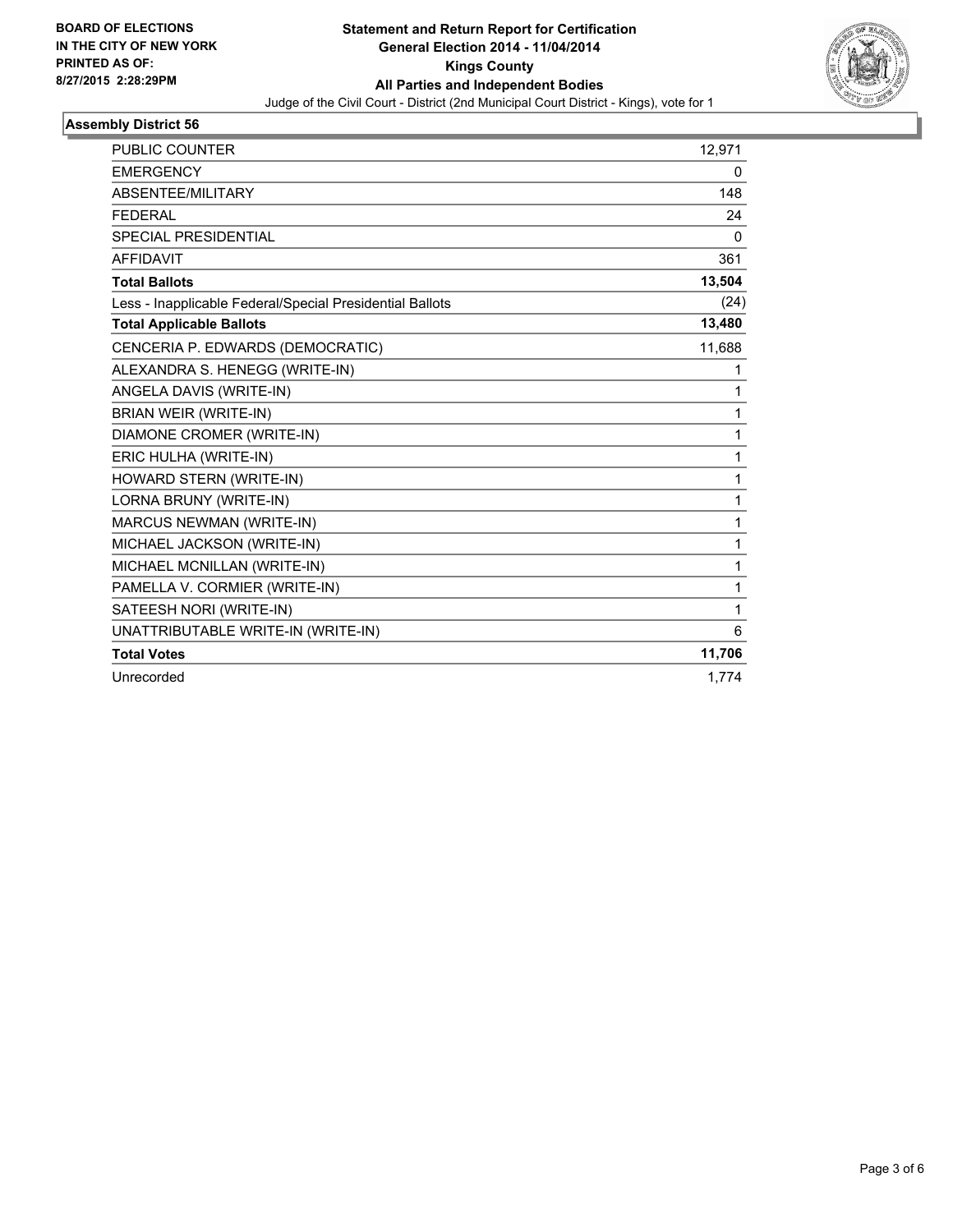

#### **Assembly District 57**

| <b>PUBLIC COUNTER</b>                                    | 7,725          |
|----------------------------------------------------------|----------------|
| <b>EMERGENCY</b>                                         | 0              |
| <b>ABSENTEE/MILITARY</b>                                 | 157            |
| <b>FEDERAL</b>                                           | 26             |
| <b>SPECIAL PRESIDENTIAL</b>                              | 0              |
| <b>AFFIDAVIT</b>                                         | 152            |
| <b>Total Ballots</b>                                     | 8,060          |
| Less - Inapplicable Federal/Special Presidential Ballots | (26)           |
| <b>Total Applicable Ballots</b>                          | 8,034          |
| CENCERIA P. EDWARDS (DEMOCRATIC)                         | 6,789          |
| <b>BOB FRIEDMAN (WRITE-IN)</b>                           | 1              |
| CERCENA EDWARDS (WRITE-IN)                               | 1              |
| CHRISMAN WILLIAMS (WRITE-IN)                             | 1              |
| DEREK JETER (WRITE-IN)                                   | 1              |
| JENELLE BIEVINS (WRITE-IN)                               | $\overline{2}$ |
| JOHN MCWILLIAMS SR. (WRITE-IN)                           | 1              |
| MARK LEBETHAN (WRITE-IN)                                 | 1              |
| ROGER WAREHAM (WRITE-IN)                                 | 1              |
| THERESA WILLIAMS (WRITE-IN)                              | 1              |
| UNATTRIBUTABLE WRITE-IN (WRITE-IN)                       | 8              |
| <b>Total Votes</b>                                       | 6,807          |
| Unrecorded                                               | 1,227          |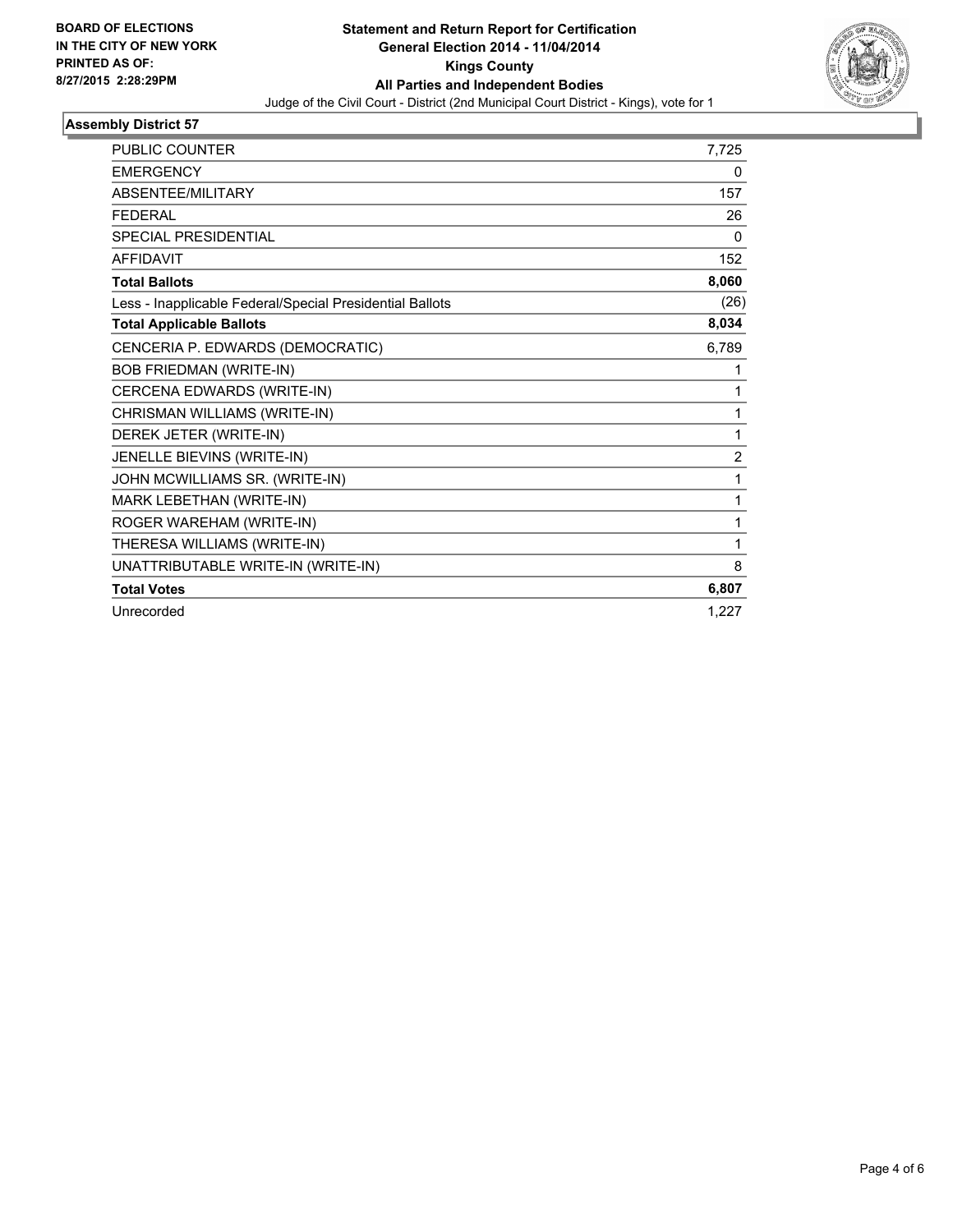

#### **Total for Judge of the Civil Court - District (2nd Municipal Court District - Kings) - Kings County**

| PUBLIC COUNTER                                           | 25,722         |
|----------------------------------------------------------|----------------|
| <b>EMERGENCY</b>                                         | 0              |
| <b>ABSENTEE/MILITARY</b>                                 | 415            |
| <b>FEDERAL</b>                                           | 61             |
| SPECIAL PRESIDENTIAL                                     | 0              |
| <b>AFFIDAVIT</b>                                         | 616            |
| <b>Total Ballots</b>                                     | 26,814         |
| Less - Inapplicable Federal/Special Presidential Ballots | (61)           |
| <b>Total Applicable Ballots</b>                          | 26,753         |
| CENCERIA P. EDWARDS (DEMOCRATIC)                         | 22,979         |
| ALEXANDRA S. HENEGG (WRITE-IN)                           | 1              |
| ANGELA DAVIS (WRITE-IN)                                  | 1              |
| BOB FRIEDMAN (WRITE-IN)                                  | 1              |
| BRIAN WEIR (WRITE-IN)                                    | 1              |
| CERCENA EDWARDS (WRITE-IN)                               | 1              |
| CHRISMAN WILLIAMS (WRITE-IN)                             | 1              |
| DEREK JETER (WRITE-IN)                                   | 1              |
| DIAMONE CROMER (WRITE-IN)                                | 1              |
| ERIC HULHA (WRITE-IN)                                    | 1              |
| HOWARD STERN (WRITE-IN)                                  | 1              |
| JENELLE BIEVINS (WRITE-IN)                               | $\overline{2}$ |
| JOHN MCWILLIAMS SR. (WRITE-IN)                           | $\mathbf{1}$   |
| LORNA BRUNY (WRITE-IN)                                   | 1              |
| MARCUS NEWMAN (WRITE-IN)                                 | 1              |
| MARK LEBETHAN (WRITE-IN)                                 | 1              |
| MAXINE PARK (WRITE-IN)                                   | 1              |
| MICHAEL JACKSON (WRITE-IN)                               | 1              |
| MICHAEL MCNILLAN (WRITE-IN)                              | $\mathbf 1$    |
| PAMELLA V. CORMIER (WRITE-IN)                            | 1              |
| ROGER WAREHAM (WRITE-IN)                                 | $\mathbf 1$    |
| SATEESH NORI (WRITE-IN)                                  | 1              |
| STEVEN FOX (WRITE-IN)                                    | 1              |
| THERESA WILLIAMS (WRITE-IN)                              | 1              |
| TOM HANKS (WRITE-IN)                                     | 1              |
| UNATTRIBUTABLE WRITE-IN (WRITE-IN)                       | 15             |
| <b>Total Votes</b>                                       | 23,019         |
| Unrecorded                                               | 3,734          |